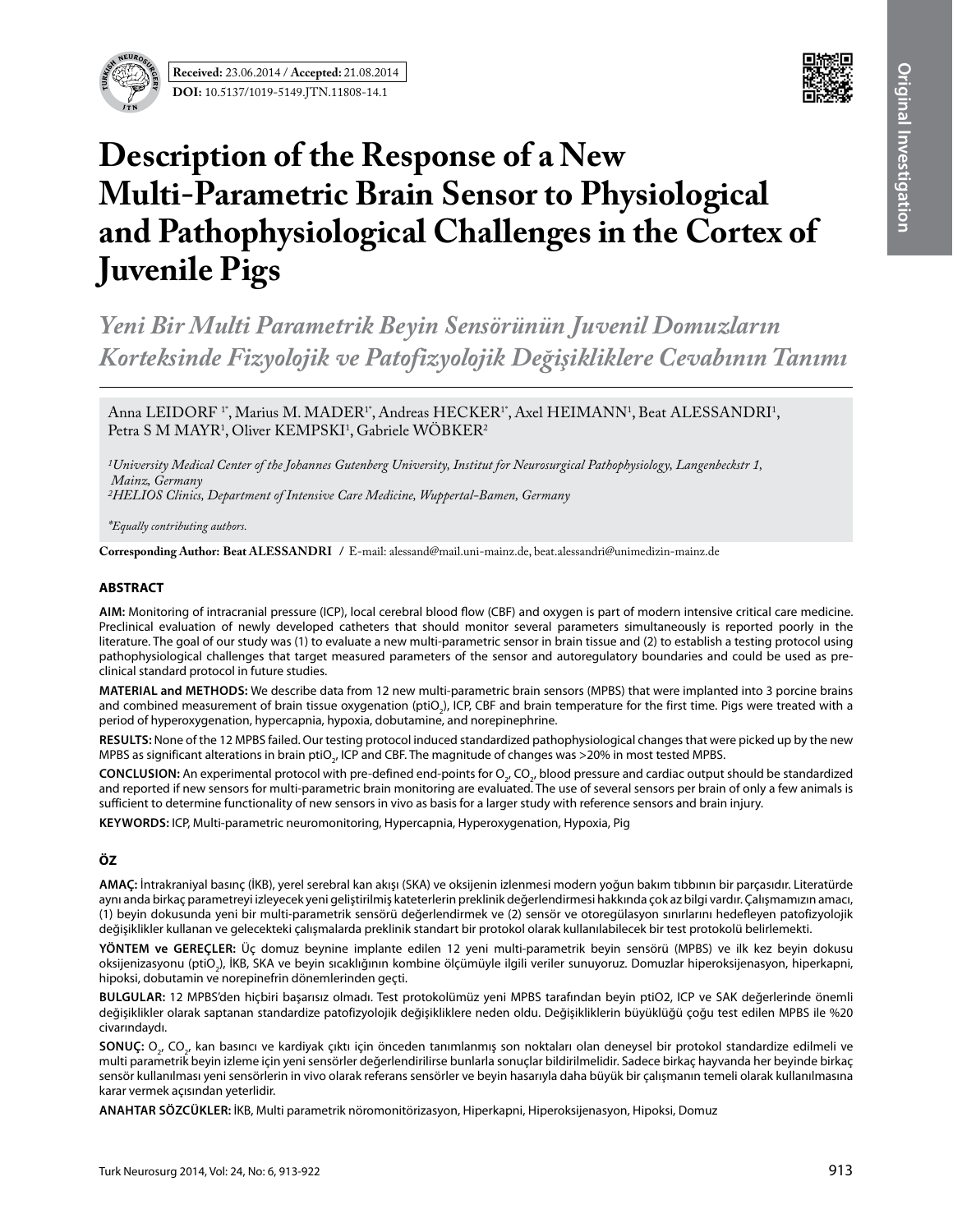#### **Introduction**

Increased intracranial pressure (ICP), reduced cerebral perfusion pressure (CPP) and local changes of cerebral blood flow (CBF), oxygen and substrate delivery as well as release of neurotoxic mediators mark the pathophysiology of severe traumatic brain injury (TBI) and subarachnoid hemorrhage (SAH) (12). Advanced neuromonitoring in the intensive care unit includes measurements of continuous ICP, brain tissue oxygenation (ptiO<sub>2</sub>) and extracellular energy metabolites by microdialysis and intermittent measurements of CBF by CT-scan. Gathered information can be used for maintaining adequate ICP, CPP and brain oxygenation. Experimental and clinical studies have shown the benefits of such multiparametric neuromonitoring for patients following severe TBI or SAH (3). Until recently, implanted catheters measured only a single modality, e.g. oxygen tension by Licox® catheters, and two or more catheters had to be implanted into brain tissue in order to collect several parameters simultaneously. This makes handling of multi-parametric neuromonitoring work intensive and a combination of sensors in a single catheter is desirable. A first step was the integration of the separately implanted temperature probe from Licox into a new Licox-PMO catheter (Integra LifeSciences, USA) combining tissue oxygen measurement by a Clark-type electrode with temperature measurement by a thermistor element (35). A further step was the integration of a pressure sensor for ICP, luminophores (silicone-soluble fluorescence dye complex) for oxygen and a thermocouple for temperature measurement in a single catheter by Raumedic (Neurovent-PTO). First experimental and clinical comparison of the standard method (Licox CC1.SB; Clark-type electrode) with Neurovent-PTO (luminophores) showed a good correlation for oxygen (6,27). Thus, combining various sensors in one catheter with an acceptable size (diameter eg. 5F) and performance is feasible. However, a literature review shows that there seems to be no consensus about a standardized protocol how to test new multi-parametric sensors.

In collaboration with Oxford Optronix Ltd. (Abingdon, UK) and Millar Instruments (Houston, USA) we now extended the range of parameters by merging a Laser-Doppler and sensors for ICP, ptiO $_2$  and temperature into one catheter. A trial run with a first sensor design already called for modifications, although this first series of sensors reacted well in vitro. In order to test whether or not the newly designed multi-parameter catheter works in brain tissue we implanted a total of 12 catheters (4/ animal) into the porcine cortex and provoked reactions of each sensor unit by physiological, pathophysiological and pharmacological manipulations. The results should provide evidence (1) for the functionality of the MPBS in vivo and (2) for the importance of a standardize protocol to evaluate new multi-parametric sensors. Data of this small scale study should be the basis for a large in vivo experimental series using the new sensors in combination with standard reference sensors and an injury model.

#### **Material and Methods**

#### Multi-parameter brain sensor (MPBS, Oxford Optronix Ltd., Abingdon, UK)

As depicted in Figure 1 the new catheter consists of four units measuring oxygen tension, temperature, pressure and blood flow via laser Doppler flowmetry simultaneously. The units are arranged along a steel shaft (length: 14.5 mm; diameter: max. 1.97 mm, tip 0.97 mm) and the implemented measuring technology is described below:

# *ptiO2 (and temperature) Measuring Principle*

The ptiO<sub>2</sub> sensing part of the MPBS probe is based on fibreoptic light guides and provides a continuous measure of oxygen partial pressure for real-time monitoring of temporal oxygen changes in the cerebral tissue.

A fluorophore is permanently immobilised and enclosed within a silicone matrix under the metal caging. The lifetime of fluorescence is inversely proportional to the concentration of dissolved oxygen and is interpreted to provide an absolute value for pti $\mathrm{O}_2^{}$  in mmHg or kPa.

Fluorescence lifetime is longest at low  $ptiO_{2'}$  making the sensor most sensitive in the physiological range 0-60 mmHg. The measurement is based on fluorescence lifetime rather than fluorescent intensity.

Compensation for the effects of temperature is required since fluorescent lifetimes are affected by changes in temperature. This is done by a fully integrated thermocouple in the MPBS sensor, allowing continuous monitoring of temperature as well as automatic (background) temperature correction for the ptiO<sub>2</sub> values.

The probe is pre-calibrated by the manufacturer and requires no further intervention. As a standard procedure for evaluation of new probes we placed the catheters in distilled water bubbled with air as well as in a solution with no free oxygen (0.26g sodium tetraborat, 1.63g sodium sulfite, 1L dest. water).

#### *Laser Doppler Flowmetry Principle*

Laser Doppler flowmetry is an established technique for the real-time measurement of microvascular red blood cell (erythrocyte) perfusion in tissue (e.g. 7).

The MPBS probe has two integrated optical fibre light guides for measuring microvascular blood perfusion. Laser light goes through one fibre and is scattered within the tissue. Another optical fibre collects the backscattered light from the tissue and returns it to the monitor.

Most of the scattered light is from tissue that is not moving but a small percentage of the returned light is scattered by moving red blood cells. The light returned to the monitor undergoes signal processing whereby the emitted and returned signals are compared to extract the Doppler shift related to moving red blood cells.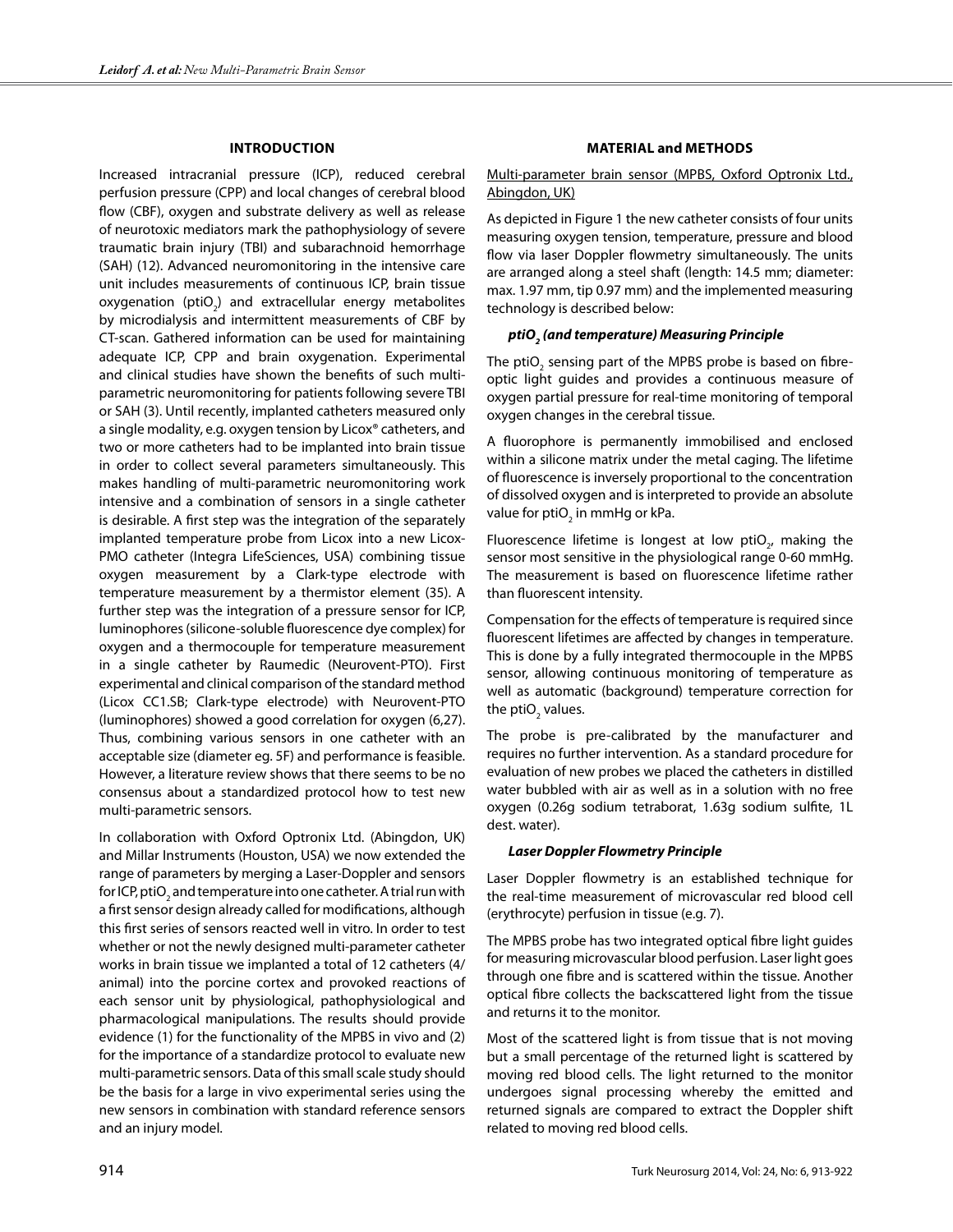The obtained microvascular blood perfusion signal is the product of mean red blood cell velocity and mean red blood cell concentration in the volume of tissue under illumination from the probe. It is expressed in relative units called Blood Perfusion Units (BPU). These relative BPU are defined over a scale by the manufacturer using a carefully controlled motility standard comprising a suspension of latex spheres undergoing Brownian motion. Nevertheless, a 'biological zero' was established after cardiac arrest following 7.45% potassium chloride (KCl, B.Braun, Melsungen, Germany) injection.

#### *ICP (Intracranial Pressure)*

ICP is an established and accepted method for real-time pressure measurement of brain tissue and fluids alike. The MPBS probe uses Millar solid-state Micro-Electro-Mechanical Systems (MEMS) sensor technology for its pressure measurement technology. The MPBS catheter assembly houses micro-miniature piezo-resistive ½ bridge (2 active) sensors that are completed in a Wheatstone bridge. This bridge forms a pressure transducer that produces voltage being proportional to the pressure applied to the pressure sensor surface. The specific monitoring equipment filters, amplifies and displays the particular pressure waveforms in real-time.

This MEMS technology allows for a micro-miniature sensor to be used at a high frequency response capability. This microminiature sensor also allows room for the other optical fibers required for the other sensors already mentioned within the MPBS lumen. Since solid-state technology is used vs. fluid-filled the pressure is measured at the point source and not through a water filled tube. Also the pressure sensing capability is such that very small pressure changes can be detected. Finally due to the solid-state technology being used, high frequency artefacts of the pressure waveform can be analysed if required.

# **1- Animals and surgical procedures**

All experiments were approved by the ethical committee for Animal Use and Care and performed according to national guidelines for animal experiments. Three (3) juvenile male pigs at the age of 3-4 months (German breed; 29-32 kg) were used. Initial medication consisted of i.m injection of ketamine (15 mg/kg), azaperone (3 mg/kg; Sanochemia Pharmazeutika, Neufeld, Austria) and atropine (1 mg, B.Braun AG, Melsungen, Germany). After cannulation of an ear vein 10 ml thiopental (25 mg/ml; Trapanal, Nycomed, Konstanz, Germany; #PZN-1037554) was injected. Thereafter, thiopental was infused continuously at a rate of 10-15 mg/kg bw/h. Piritramid (1 mg/ ml; Dipidolor, Janssen-Cilag Pharmaceuticals GmbH, Neuss, Germany,; #PZN-1312724) was used for analgesia at a rate of 0.2-0.3 mg /kg bw/h. All animals were intubated (Super-Safety-Clear, i.d/o.d. 6.0/5.5 mm, Teleflex, Rüsch, Germany) and mechanically ventilated (900B; Siemens-Elema AB, Erlangen, Germany). FiO<sub>2</sub> and etCO<sub>2</sub> were monitored throughout the experiment (Capnomag Ultima; Datex Engstrom Division, UK). Pigs were placed on a heating pad (Homeothermic Blanket

Systems, Harvard Apparatus, Hugo Sachs Elektronik, March-Hugstetten, Germany) and body temperature was kept at 38.5±1.5 °C. No muscle relaxation was employed.

## *Surgical Preparation*

The femoral artery and vein were cannulated for blood pressure monitoring, withdrawal of blood for blood gas analysis and volume therapy. The jugular vein was cannulated for hemodynamic and cardiac parameters such as the cardiac index (CI), systemic vascular resistance (SVR) and systemic vascular volume (SVV) by PiccoPlus (PULSION Medical Systems AG, München, Germany). Animals were fixed in a stereotaxic frame and a skin incision was made to expose the skull. The periosteum was carefully removed and the bone disinfected. Burr holes for probe insertion were drilled over the left and right cortex (two burr holes/hemisphere, MicroTron 60, Aesculap, Germany). The dura mater was perforated using a sterile needle (G20) to allow probe insertion to an initial depth of 15 mm. After placement each probe was fixed in place using bone wax (Johnson&Johnson Medical, Norderstedt, Germany).

## **2- Study protocol**

The goal of the study protocol was to induce an increase, decrease or no change of measured values from baseline in uninjured tissue, i.e. to challenge the four different parameters of MPBS (Figure 2). Therefore, brain  $ptiO<sub>2</sub>$  was manipulated by hyperoxygenation (arterial  $pO<sub>3</sub>$  > 400 mmHg) and hypoxia (arterial  $pO<sub>2</sub> < 40$  mmHg). We achieved hyperoxia by increasing FiO<sub>2</sub> and hypoxia by ventilation with an air/N<sub>2</sub> mixture. Changes of ICP and CBF were induced by hypercapnia (paCO<sub>2</sub> > 70 mmHg) and also by hypoxia. Hypercapnia was induced by the method of apnoeic oxygenation. During a 15-min episode, ventilation was discontinued but lungs were flooded with oxygen by means of an inserted tube. Thus,



**Figure 1:** Schematic drawing of the multi-parameter brain sensor (MPBS; Oxford Optronix Ltd., Abingdon, UK). The catheter consists of 4 different sensor modules that measure oxygen, pressure, blood flow and temperature. The catheter shaft with 4 sensors has a diameter of 5F (=1.67 mm). The Neurovent-PTO (Raumedic AG, Helmbrechts, Germany) with 3 sensor modules (pressuretemperature-oxygen) and the Licox-PMO (Integra, Burlington, MA, USA) with 2 sensor modules (temperature-oxygen) have dimensions of 1.67 mm and 0.8 mm, respectively.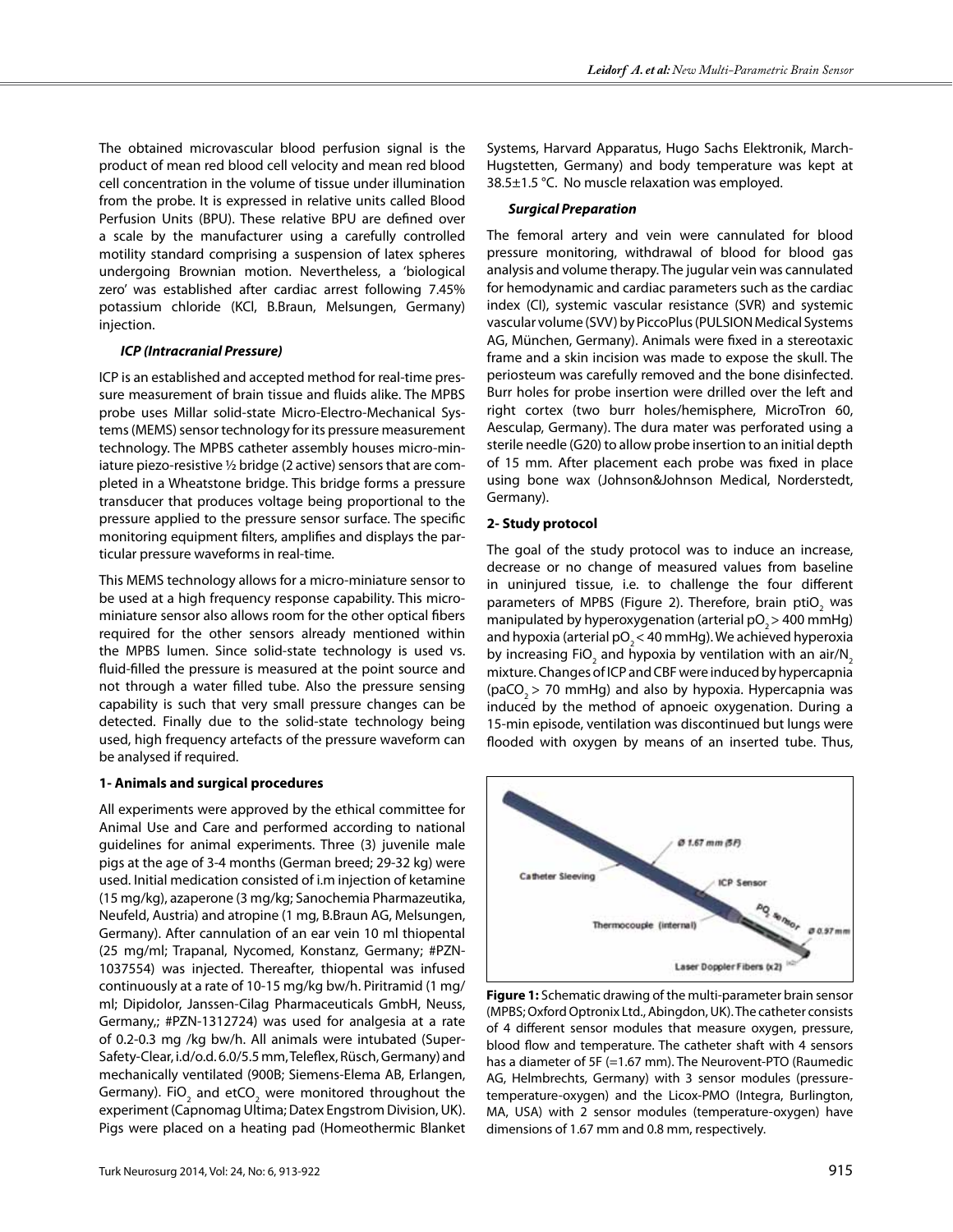

**Figure 2:** Schematic drawing of the experimental protocol for the evaluation of multi-parameter sensors. The protocol starts with an equilibration time of 60-120 min followed by a 15-min baseline. Subsequently a series of physiological and pathophysiological manipulation (10-45 min) are performed in order to challenge sensors differently. Each challenge is followed by a normalization period of at least 15 min or until stable values are reached. Introduction of a brain injury by e.g. focal ischemia or controlled cortical impact could be used to damage autoregulatory mechanisms and would allow to detect effects of dobutamine and norepinephrine. Our first tests on three pigs were performed without previous injury.

blood remained oxygenated but no effective CO<sub>2</sub> exchange takes place anymore. Since thiopental already suppressed spontaneous breathing no additional medication for muscle relaxation was necessary. No specific manipulation was induced for temperature that should follow changes of CBF passively. No alteration of ptiO<sub>2</sub>, ICP, CBF and temperature was expected at intact autoregulation by manipulation of mean arterial blood pressure (MAP) by infusion of norepinephrine (0.2 / 0.4 / 0.6 µg/kg/h; Arterenol, Sanofi-Aventis, #PZN-7800040) and cardiac output by dobutamine (5, 10, 15 µg/ kg/h; Carinopharm GmbH, #PZN-4344877).

Hyperoxygenation and hypercapnia lasted for 15 min. Both pharmacological manipulations consisted of a continuous, stepwise increase of the infused concentration of norepinephrine or dobutamine. Each step also lasted for 15 min. The hypoxic period lasted for a maximum of 10 min in order to enable recovery (Figure 2). Before the first and after each challenge a recovery period was inserted which lasted for 15 min or until stable values were reached again.

#### *Data Analysis*

Data were recorded at 1Hz and plotted real-time using LabChart Software (ADInstruments). Data were transferred to Sigmaplot (Systat Ldt.) to display them as online recording and as mean 5-min average (±SD). A paired t-test was used to compare baseline values before each challenge with the 5, 10 and 15-min time point of the particular challenge.

#### **Results**

A total of 12 MPBS in three pigs were tested yielding a total of 180 datasets (dataset = baseline + 15-min challenge). As described in Table I some datasets were rejected due to malfunctioning sensors, incomplete sampling or accidental MPBS manipulation. Figure 3A and 4A-C show online recordings of the same MPBS reacting to an episode of hyperoxygenation, hypercapnia, hypoxia and treatment with dobutamine and norepinephrine.

## *Brain Tissue Oxygen*

Although ptiO<sub>2</sub> started at different baseline levels (range: 1.6-49.2 mmHg) all MPBS reacted to hyperoxygenation and hypoxia (Table I). Only subtle effects were seen during dobutamine and norepinephrine infusion. Statistical comparison between baseline and the 5-, 10- and 15-min time-point within challenges indicated that a significant number of  $O_2$ -sensing modules picked-up even small changes during dobutamine infusion (Figure 3B). Mean ptiO<sub>2</sub> at beginning of the protocol was 17.4±18.3 mmHg and declined only slightly to  $14.4\pm11.0$  mmHg just before the hypoxic episode. The highest brain tissue oxygen levels were reached in all cases at the end of increased FiO<sub>2</sub> with 31.4±31.6 mmHg (blood oxygen 528±49 mmHg). All sensors showed a decline of ptiO<sub>2</sub> to a minimum of 2.2 $\pm$ 2.2 mmHg at the end of hypoxia (blood oxygen 25±4 mmHg). Flooding of lungs with oxygen during apnoeic oxygenation could not keep blood oxygen at a constant level. Therefore, ptiO<sub>2</sub> is not shown in Figure 3 and Table I in order not to provoke false interpretation of  $ptiO<sub>2</sub>$ changes due to increased paCO<sub>2</sub>.

# *Intracranial Pressure*

Baseline ICP ranged from 5.1 to 16.9 mmHg for the 12 MPBS in the three pigs at the beginning of the experimental protocol (mean: 10.4±3.0 mmHg). After each challenge ICP returned to baseline level and there was no permanent change of mean ICP until the end of the protocol (12.2±11.2 mmHg; Figure 4A, B). ICP changes could be evoked by hypercapnia (paCO<sub>2</sub> = 104±2.6 mmHg) and hypoxia. ICP rose to a maximum of 25.9±9.7 mmHg and 20.3±10.3 mmHg at the end of the hypercapnic and hypoxic episode, respectively. Similar to the  $O_2$ -sensing module a significant number of the pressure modules picked-up even small changes during treatment with dobutamine and norepinephrine (Figure 4B).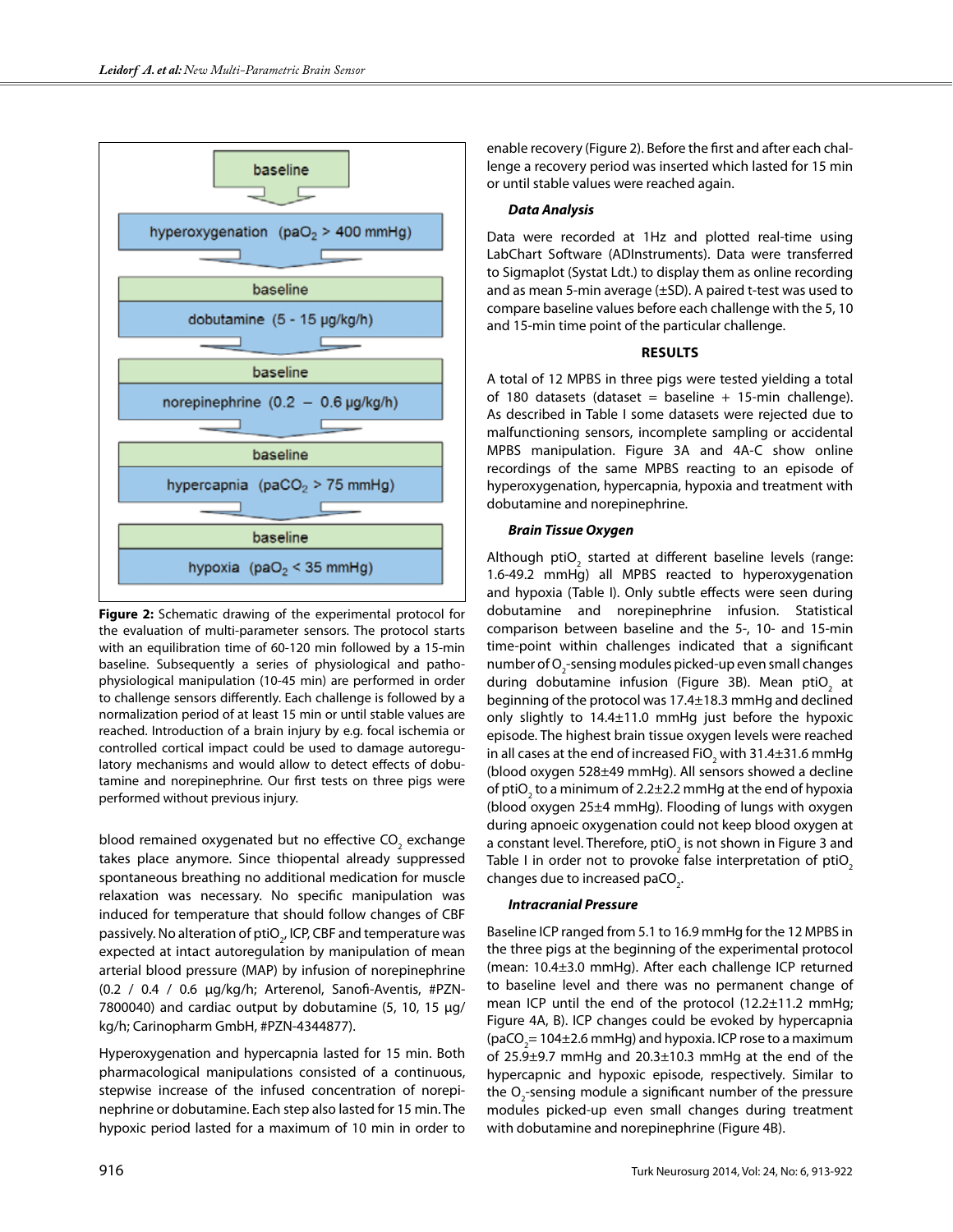| Table I: Number of Analyzed 15-Min Datasets Per Challenge (Hyperoxygenation, Hypercapnia, Hypoxia) and Per Parameter (ptiO <sub>2</sub> , |
|-------------------------------------------------------------------------------------------------------------------------------------------|
| ICP, CBF) Which Showed an Increase or Decrease of Measured Values. A Total of 108 Datasets were Analyzed of Which 27 had to be            |
| Rejected <sup>1</sup> . Changes are Categorized in Percent (%) from Baseline.                                                             |

| <b>Challenge</b>   | <b>Parameter</b>  | <b>Analyzed</b><br>datasets | <b>Reaction categories: decrease</b> |                                        |             | <b>Reactin categories: increase</b> |           |           |
|--------------------|-------------------|-----------------------------|--------------------------------------|----------------------------------------|-------------|-------------------------------------|-----------|-----------|
|                    |                   |                             | $> -20%$                             | $\left  -20 \text{ to } -10\% \right $ | $-10$ to 0% | 0 to 10%                            | 10 to 20% | > 20%     |
| Hyperoxygenation   | ptiO <sub>2</sub> | 10                          | 0                                    | 0                                      | 0           | 0                                   | 0         | 10 (100%) |
|                    | <b>ICP</b>        | 12                          | $\mathbf 0$                          |                                        | 5           |                                     | 2         | 0         |
|                    | <b>CBF</b>        | 10                          | 2                                    | 2                                      | $6(60\%)$   | $\Omega$                            | 0         | 0         |
| <b>Hypercapnia</b> | ptiO <sub>2</sub> | 0                           | **                                   | $**$                                   | $**$        | **                                  | $***$     | $**$      |
|                    | <b>ICP</b>        | 11                          | $\Omega$                             | $\Omega$                               | $\Omega$    | $\Omega$                            | $\Omega$  | 11 (100%) |
|                    | <b>CBF</b>        | 9                           | $\Omega$                             | $\mathcal{P}$                          | $\Omega$    | $\Omega$                            | 3(33%)    | 4(44%)    |
| Hypoxia            | ptiO <sub>2</sub> | 9                           | $9(100\%)$                           | 0                                      | $\Omega$    | 0                                   | 0         | 0         |
|                    | <b>ICP</b>        | 11                          | $\mathbf 0$                          | 0                                      | $\mathbf 0$ | $\Omega$                            |           | 10 (91%)  |
|                    | <b>CBF</b>        | 9                           |                                      |                                        | 0           | 0                                   |           |           |

<sup>1</sup>**Rejected datasets:** 6 datasets due to 2 malfunctioning O<sub>2</sub>-sensors in the same pig; 6 datasets due to 2 malfunctioning CBF-sensors (no reaction to any challenge); 5 datasets due to accidental handling of a MPBS during hypercapnia that also affected values during hypoxia; 10 datasets for ptiO<sub>2</sub> during *hypercapnia due to unstable blood oxygen levels induced by apnoeic oxygenation\*\*.*

80 dobutamine noradrenaline ptiO2 [mmHg] 60  $5<sub>\mu</sub>g$  $15<sub>\mu g</sub>$  $0,2\mu$ g  $0,6\mu$ g hypoxia 40 20 hyperoxia 0 **A** 0 15 min 45 min 0  $\geq$  45 min  $0-15$  min O 50 50 ptiO<sub>2</sub> [mmHg] 50 50 40 40 40 40 30 30 30 30 20 20 20 20  $10$  $10$ 10 10  $\mathbf 0$  $\mathbf 0$  $\mathbf 0$  $\mathbf 0$  $30$ 458 8 6  $10,5$ Ÿ 8 ۸Ś ø ٨Ó 6 के  $10, 6$ 30 a 5 8 **b**[min] [min]  $[min]$  $[min]$ hyperoxia dobutamine noradrenaline hypoxia **Baseline** 15 min Baseline 15 min 30 min 45 min Baseline 15 min 30 min 45 min Baseline 15 min Baseline paCO2: 38 ± 9,6  $41,7 \pm 8$  $39,2 \pm 5,7$   $42,3 \pm 5$   $41,7 \pm 5,6$   $41,1 \pm 7,8$   $38,3 \pm 8,6$   $40,4 \pm 6,5$   $40,2 \pm 6,7$   $41,8 \pm 4$   $42,5 \pm 2,7$   $40,4 \pm 3,9$   $36,7 \pm 7,1$ paO<sub>2</sub>: 148 ± 5,2 528 ± 49,4 143,4 ± 11 119 ± 5,2 129 ± 9 148 ± 10,6 146 ± 4,1 135 ± 10,5 136 ± 6,8 129 ± 7,3 134 ± 7,4 24,8 ± 3,9 72,3 ± 63,6

*ptiO2 = partial pressure of tissue oxygen; ICP = intracranial pressure; CBF = cerebral blood flow.*

**Figure 3: A)** Online recording of ptiO<sub>2</sub> [mmHg] during several episodes of the experimental protocol (Figure 2) and **B)** mean value from 12 MPBS in three pigs. ptiO<sub>2</sub> values were collected at 1 Hz and were averaged over 5 min. Arterial blood samples were analysed for paO<sub>2</sub> and paCO<sub>2</sub> at the beginning (baseline, B) and end of each episode which are marked by dashed lines. Pharmacological treatment with dobutamine and peripheral resistance. The expected blood pressure increase by norepinephrine consisted of a step-wise increase of infused concentration (dobutamine: 5, 10 and 15 µg/kg/h; norepinephrine 0.2 / 0.4 / 0.6 µg/kg/h). Averaged values are given as mean±SD. \*indicate a significant (p<0.05) difference to baseline using a paired t-test.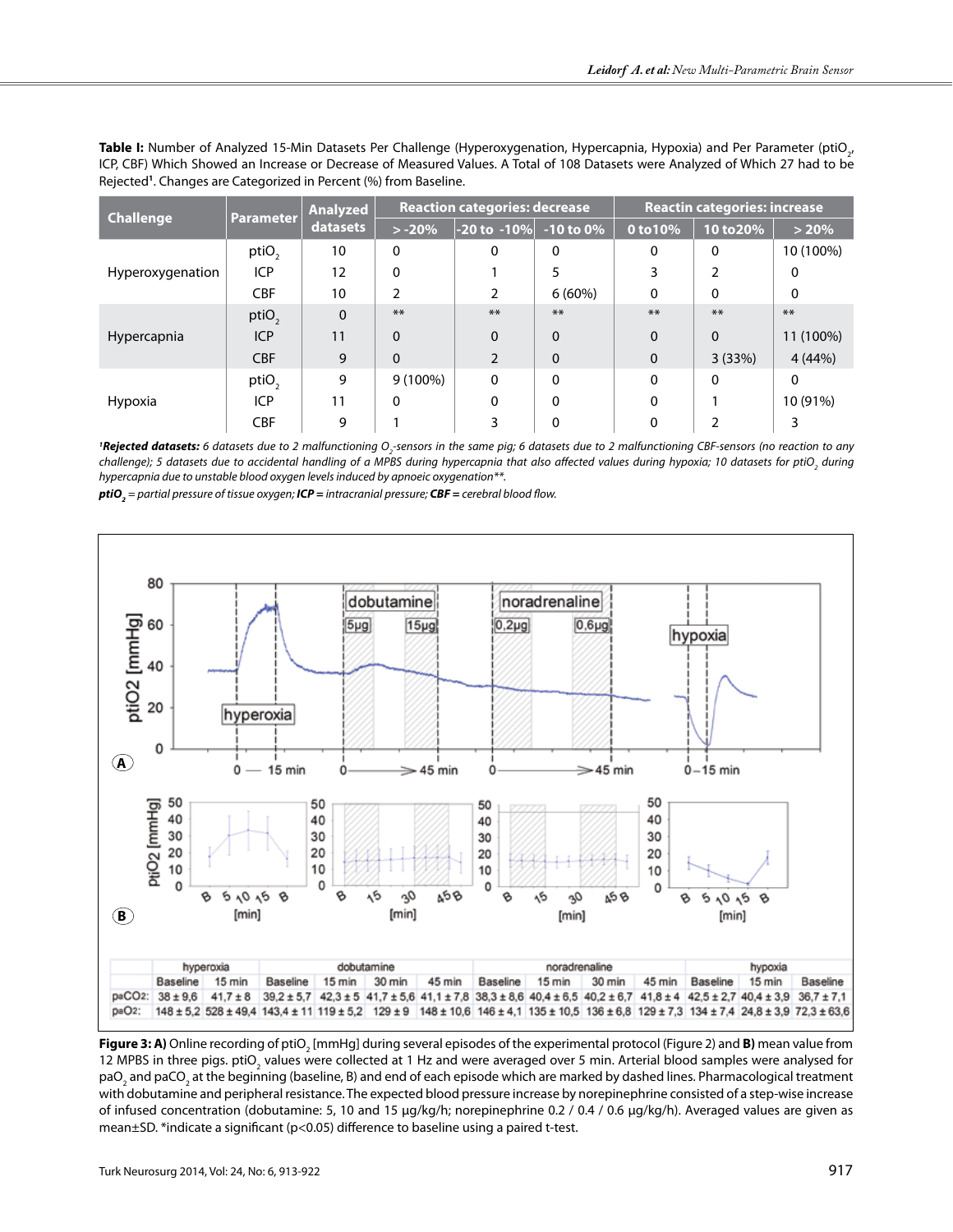#### *Cerebral Blood Flow*

Individual differences of BPU were higher than variability of oxygen or pressure monitoring throughout the experiment. Baseline BPU values ranged from 106 to 2248 BPU. Although mean CBF varied during hyperoxygenation, blood flow remained stable during dobutamine and norepinephrine treatment (Figure 4D). As shown in Figure 4C, treatment with dobutamine did cause a slight increase of CBF. Through the entire protocol CBF changed from 756±617 BPU (baseline before hyperoxygenation) to 595±389 BPU (before hypoxia). Both, the hypercapnic and hypoxic provocation produced changes of CBF that could be detected by the MPBS. On average, elevation was more pronounced during hypercapnia (20% increase:  $582\pm329$  to  $711\pm358$  BPU) than during the hypoxic episode (595±389 to 606±378 BPU). Statistical analysis by paired t-tests of baseline versus the different time-points during each challenge showed that a significant number of Laser-Doppler units picked-up mainly early induced changes (Figure 4D).

The Laser-Dopplers were tested for its 'biological zero' by means of cardiac arrest (KCL injection) in one pig. CBF values dropped to almost zero i.e. 3.2% of baseline value, within 120 s of KCL-injection (Figure 5).

## *Experimental Protocol*

Provocations for MPBS parameters were controlled by blood gas analysis and measurement of hemodynamic parameters (e.g. blood pressure, cardiac output, peripheral resistance). Hyperoxia, hypoxia and hypercapnia caused the intended significant change of pa $\mathrm{O}_2$  and paC $\mathrm{O}_{2^\prime}$  respectively as shown in tables below Figure 3A,B; 4A-D. Treatment with dobutamine increased cardiac output and reduced peripheral resistance. The expected blood pressure increase by norepinephrine could not be found whereas the highest concentration led to an elevation of heart rate (from 117±5 to 134±18 bpm) and systolic pressure (from 125±0.7 to 141±7 mmHg).

#### **Discussion**

An ideal protocol for evaluation of new multi-parametric sensors should include phases during which a particular parameter or a set of parameters is manipulated in a controlled direction. For instance, increased blood paCO<sub>2</sub> leads to vasodilation and consequently to elevated blood flow in unharmed tissue. Thus, a hypercapnic episode could be used to evaluate a CBF sensor. A sensor evaluation could be extended further by combining such manipulations with animal models of ischemic or traumatic brain injury with wellknown pathophysiological changes.

Following these principles, Zauner and coworkers tested a multi-parametric probe (Neurotrend, Codman&Shurtleff, Raynham, USA) that measured oxygen, carbon dioxide, pH and temperature in a single catheter (1,42). Their experimental protocol consisted of hypo- and hypercapnia by hyperventilation (paCO<sub>2</sub> = 22±3 mmHg) and hypoventilation (paCO<sub>2</sub> = 47±4 mmHg), ICP increase via intraventricular saline infusion

(±50 mmHg), hypoxemia and finally MCA occlusion in cats. They have been able to evoke the intended changes and to evaluate the new sensor partially by means of an elaborate testing protocol. Despite excellent in vitro performance (1,13), production has been discontinued because the Neurovent probe was instable in long-term measurements in vivo.

Orakcioglu and coworkers compared Licox probes with the new oxygen-temperature sensor Neurovent-TO (Raumedic, Germany) in a porcine model (27). The purpose of their protocol was to evoke various ptiO<sub>2</sub> changes through phases of hyperoxygenation (FiO<sub>2</sub> = 1.0 for 20 minutes), hypotension (verapamil and/or amiodarone; MAP decrease >40 mmHg for 25 min), hypertension (norepinephrine; MAP increase >40 mmHg for 20 min) and hyperventilation (paCO<sub>2</sub> <25 mmHg for 25 min). Finally, hypoxygenation (FiO<sub>2</sub> = 0.05 over 10 minutes) was induced until hypoxic cardiac arrest occurred. Between each maneuver, 10 to 20 minutes were allowed for parameter stabilization. All maneuvers should challenge brain tissue oxygen differently. Using this protocol ptiO<sub>2</sub> measured by Neurovent-TO probe (values estimated from line charts) could be increased by about 30 mmHg during  $FiO_2 =$ 1.0, by 10 mmHg during hypertension (=CPP increase from 72 to 115 mmHg) and reduced by 10 mmHg during FiO<sub>2</sub>  $<$ 0.05 (cardiac arrest). Although CPP decreased significantly during hypotension (78 to 54 mmHg) mean ptiO<sub>2</sub> showed only a 5 mmHg dip. Despite the measurement of ICP for CPP calculation the degree of ICP changes during the maneuvers such as hypoxia were not reported in this study.

Klein et al. ventilated pigs with a FiO<sub>2</sub> of 1.0 for 30 min and then induced an episode of apnea by disconnecting the tube until a SpO<sub>2</sub> below 50 % was reached (15). This protocol was conducted in order to test the uncoated fluorescence quenching oxygen probe Foxy AL-300 (Ocean Optics) and to compare it to a coated standard probe (Licox). The raised FiO<sub>2</sub> and the apnea resulted in Licox ptiO<sub>2</sub> values of 55.2±29 mmHg and 31.3±16 mmHg, respectively.

Dengler et al. used challenges of hyperoxygenation and hypertension via intravenous titration of norepinephrine to evaluate the Neurovent-PTO (Raumedic, Germany) probe in comatose patients (6). An increase in FiO<sub>2</sub> by 20 % for 10 minutes and MAP by 20 mmHg for 10 minutes resulted in a relative incline in ptiO<sub>2</sub> by 34.4 $\pm$ 4.6 % and an absolute rise by 3.5 mmHg.

A less complex oxygen protocol was used by Morgalla et al. (23) and by Grozinger et al. (10) in order to compare Licox sensors with the new multi-parametric probe Neurovent-PTO (pressure-temperature-oxygen; Raumedic, Germany). They mainly focused on the parameter 'oxygen' of brain tissue but moreover on autoregulatory processes. The used protocol included hepatectomy-induced death and a 10-min oxygen provocation episode (FiO<sub>2</sub> = 1.0) at 2 h after hepatectomy. Pressure or temperature sensors were neither reported nor compared with standard sensors. The oxygen challenge increased ptiO<sub>2</sub> up to 100 mmHg and hepatectomy-induced death reduced  $ptiO_2$  to almost 0 mmHg (values estimated from Bland-Altman plot).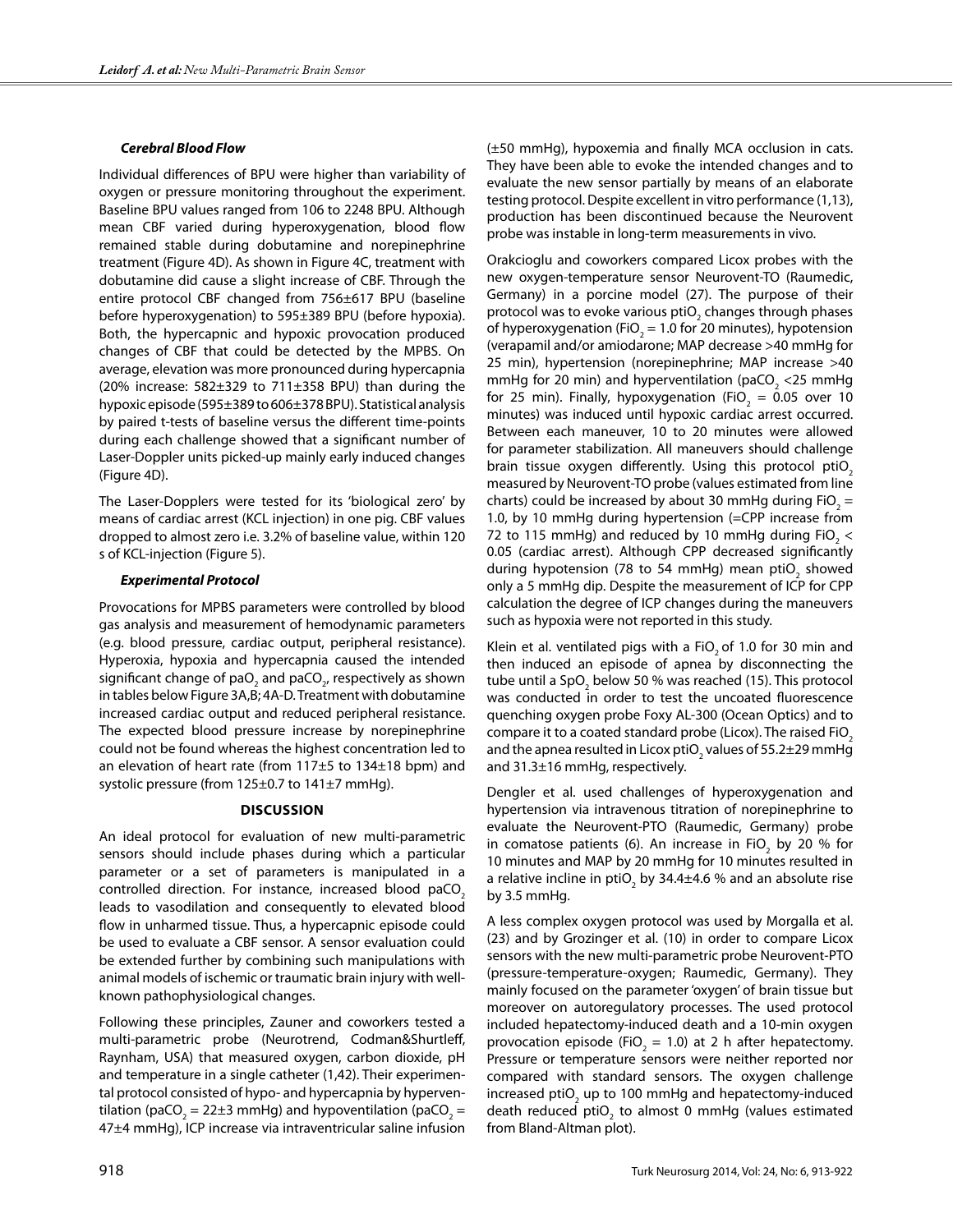

**Figure 4:** Online recording of ICP [mmHg] **(A)** and CBF [BPU] **(C)** during episodes of the experimental protocol (Figure 2). **Panel B and D** show mean value from 12 MPBS in three pigs. ICP and CBF value were collected 1 Hz and averaged over 5 min. Arterial blood gases (paO<sub>2</sub> and paCO<sub>2</sub>), MAP, CI, SVV and SVI were recorded at the beginning (baseline, B) and end of each episode which are marked by dashed lines. Pharmacological treatment with dobutamine and norepinephrine consisted of a step-wise increase of infused concentration (dobutamine: 5, 10 and 15 µg/kg/h; norepinephrine 0.2 / 0.4 / 0.6 µg/kg/h). Averaged values are given as mean±SD. **BPU =** brain perfusion units, **MAP =** mean arterial blood pressure, **SVRI =** systemic vascular resistance index; **CI =** cardiac index. **\***indicate a significant (p<0.05) difference to baseline using a paired t-test.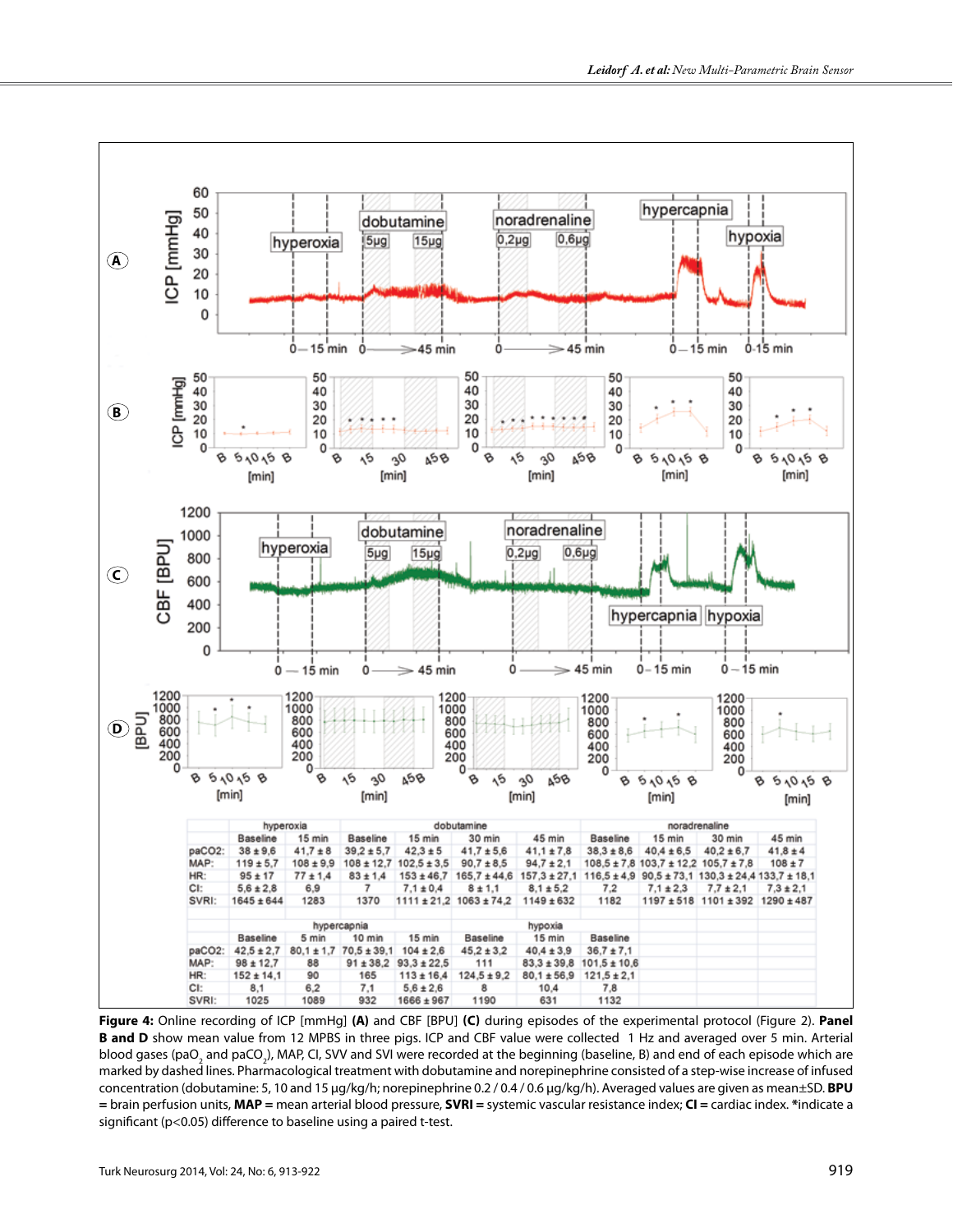

**Figure 5:** CBF values given as percent baseline for 4 individual MPBS implanted in one pig shortly before and after cardiac arrest by KCI injection. Mean value of these 4 different MPBS dropped sharply to 3.2±2.7 % of baseline (622±432 BPU to 11.4±15.0 BPU (individual BPU changes were: 1237 to -10; 607 to 25; 343 to 16; 299 to 15). Brownian motion of molecules and some pendulum flow due to ventilation prevented a decrease to zero. One MPBS had an offset of around 4.5% (30 BPU) in comparison to the other three MPBS.

These examples show that there seems to be no consensus how new single- or multi-parametric brain sensors should be evaluated in a standardized manner and that challenging factors are poorly reported. A protocol should include not only maneuvers that manipulate measured values in brain tissue, but also upper and lower limits for targeted parameters (e.g. blood pressure, heart rate, arterial pO<sub>2</sub>, pCO<sub>2</sub>, ICP). These borders and the actual values should be defined and reported in publications - which is seldomly done.

ptiO<sub>2</sub> is often the sole focus in publications despite the use of multi-parametric probes. The measurement of all MPBS parameters - ptiO<sub>2</sub> (17,25,34,36,39), ICP (8,16,21,26,28,29), CBF (4,5) and brain temperature (33) - is considered useful, and can predict and maybe influence outcome. Our goal was to include all those parameters in one test protocol. Therefore, we manipulated brain oxygen by episodes of hyperoxygenation and hypoxia. We demanded an arterial  $\textrm{pO}_2$  of >400 mmHg and <40 mmHg, respectively, in order to standardize our protocol. These pa $\mathrm{O}_2$  limits have been reached without difficulty in all three pigs by increasing FiO<sub>2</sub>. This manipulation of ptiO<sub>2</sub> via hyperoxic ventilation has similarly been employed in the aforesaid probe evaluations and other studies (19,20,31,40). As shown in Figure 3A,B all MPBS reacted as expected and manipulating FiO<sub>2</sub> for sensor evaluation is a valid method.

Ursino et al. (37) showed that the radius of vessels increases until a blood paCO<sub>2</sub> of around 70 mmHg in large pial vessels and continues to increase above 70 mmHg in small pial vessels. Therefore we used a paCO<sub>2</sub> of >70 mmHg to standardize the state of hypercapnia as this should cause an increase in CBF by about 50 % (37). Starting from this level there is a good correlation with ICP and MAP in piglet (28). Thus, significant changes of CBF and ICP in brain tissue can be expected. In order to achieve such high paCO<sub>2</sub> values we applied the apnoeic oxygenation that resulted in hypercapnia method. Alternatively, blood carbon dioxide could be increased by reducing the respiratory rate (38). This has the disadvantage that high paCO<sub>2</sub> levels are difficult to reach without a risk of low oxygenation. Furthermore, a paCO<sub>2</sub> > 70 mmHg is hard to reach using this method. For evaluation of ICP and CBF of a new multi-parametric probe a more pronounced increase from baseline would be desirable. Other methods to reach higher paCO<sub>2</sub> could be the loading of inspired air/O<sub>2</sub> mixture with a predefined concentration of  $CO<sub>2</sub>(9,14,22)$  or to disconnect mechanical ventilation with simultaneous flooding of lungs with oxygen. The latter method can reliably raise paCO<sub>2</sub> over 100 mmHg. Since monitoring of inspired air is discontinued, pulsoxymetry on the pig's tail or ear allows an estimation of a sufficient blood oxygen level. Fig 4A/B indicates clearly that ICP can be elevated (from 10 mmHg to 23 mmHg) using apnoeic oxygenation. There is a positive relationship between paCO<sub>2</sub> and ICP due to the attempt to remove CO<sub>2</sub> from brain by increasing CBF (11,30,41). Consequently, a larger blood volume in the brain (CBV) causes ICP to increase under physiological conditions (18). Therefore, apnoeic oxygenation is also a good method to evaluate CBF measurements by MPBS or other probes. Almost 80% of MPBS showed a relative increase in CBF of more than 10 % due to hypercapnia (Table I, Figure 4C,D). Unexpectedly, two probes picked-up a CBF decrease (>10%) during hypercapnia (Table I). The degree of CBF elevation varied between the sensors. The considerable SD of the CBF values (BPU), which is conditioned by unequal reactions of the respective probes, might be due to both the particular location and depth of the probes within the brain tissue. The measurement of CBF by LDF can be affected by microscopic structures near the probe tip as only a small brain volume is monitored (4). For example, positional variability in blood vessel diameters may influence baseline CBF. Proximity to arterioles might also bias the measured values (14). Thus, local CBF recorded with LDF may not necessarily show good correlation with the real regional CBF, though relative changes in perfusion can be detected satisfactorily (7). Hemorrhage and trauma caused by implantation of the MPBS may also have had a distorting effect. This is compounded by our relatively short equilibration time of only 30 min. However, these factor may only partially explain why MPBS did not pick up the expected 50% CBF change at the reached hypercapnic level.

A hypoxic episode was included to test sensors at low ptiO<sub>2</sub> and to cause brain swelling as well as an increased CBF (32). We used a mixture of air/N2 to induce a drop in pa $\overline{\mathrm{O}}_{_{2}}$  but could simultaneously keep paCO<sub>2</sub> constant. Thus, an impact of paCO<sub>2</sub> on ICP and CBF was excluded. Figure 4C indicates that CBF increased immediately after the start of hypoxia in order to provide more oxygen to the brain tissue. The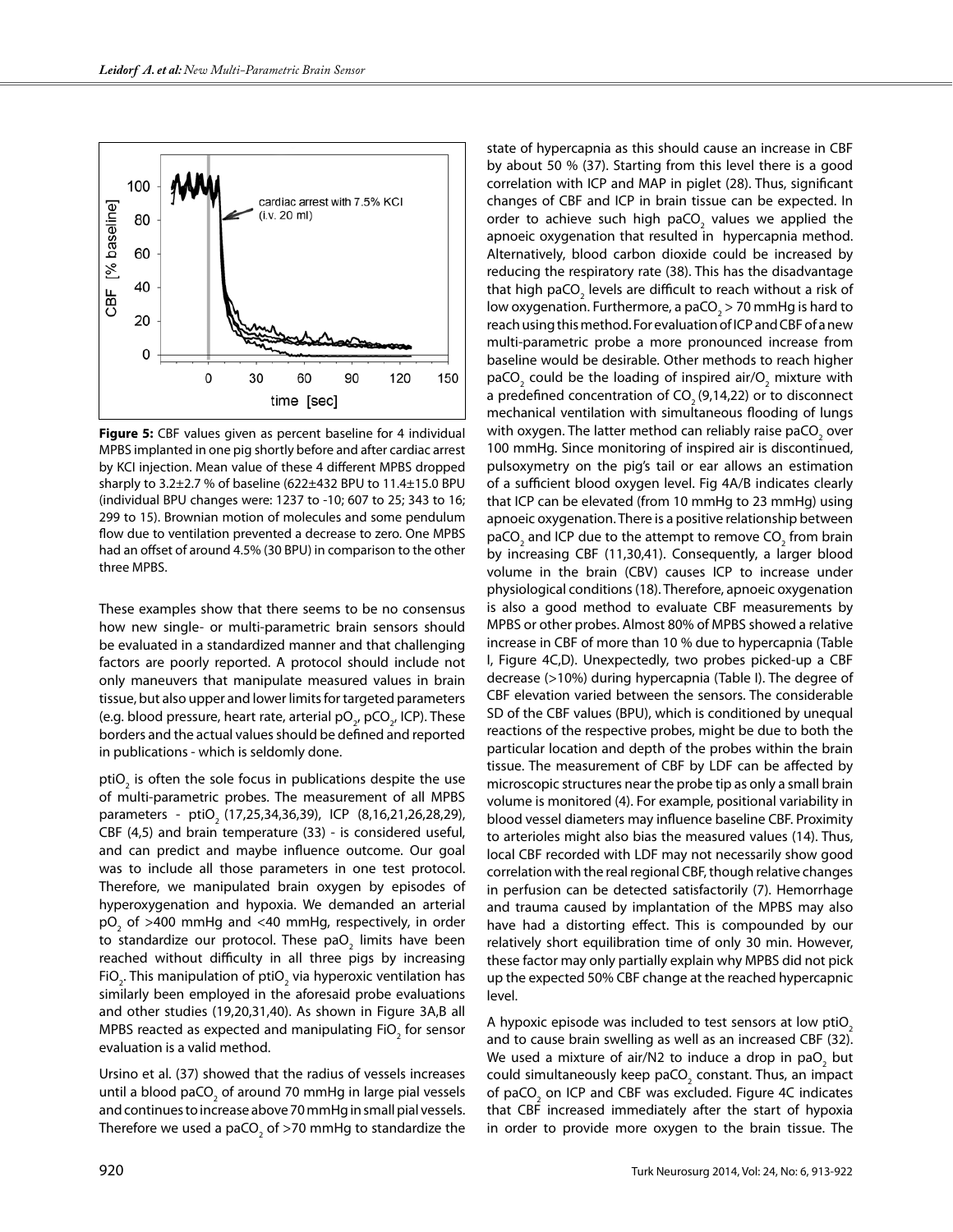duration of this effect is limited, counteracted by an ICP increase and a drop of CBF follows. The dynamic of CBF, ICP and pti $\mathrm{O}_2$  changes differed between the animals. Whereas a more than 20% change was found for all ptiO<sub>2</sub> and ICP sensors, 56% of CBF increased and 44% decreased by more than 10% . Consequently, a hypoxic episode can only be used for parameter comparison with a high rate of data recording and within an individual animal or by using reference probes. Averaging as shown in Figure 3B, 4B and 4D might only be useful if stable inclines or declines of values are achieved by a particular maneuver (e.g. end of hypoxic period). However, the drop of CBF to almost 0 after cardiac arrest (Figure 5) shows the validity of the Laser-Doppler unit of the MPBS sensor.

Our protocol also included an attempt to manipulate cardiac output by dobutamine and blood pressure by norepinephrine. According to the Bayliss effect, CBF is tightly controlled between a mean arterial blood pressure of 50 to 150 mmHg as vascular smooth muscles contract in response to stretch (2,11,24). Increasing cardiac output with a simultaneous decrease of systemic vessel resistance (dobutamine) or an elevated blood pressure (norepinephrine) should only have little effect on  $ptiO_{2'}$  ICP and CBF as long as blood vessel function is intact and/or autoregulatory limits are not reached. In our tests, dobutamine increased CI by 1 l/ min/m<sup>2</sup> and decreased SVR by 221 dyn  $\times$  s/cm<sup>5</sup>l (15 µg/kg/h after 45 min). The application of norepinephrine resulted in a minimal increase in CI and a rise in SVR by 108 dyn  $\times$  s/cm<sup>5</sup> but failed to elevate mean arterial blood pressure (even at the highest dose of 0.6  $\mu$ g/kg/h after 45 min). As expected, neither dobutamine nor norepinephrine administration was able to influence ptiO<sub>2</sub>, ICP or CBF considerably and no longterm peaks were observed. Statistical comparison of baseline values with the 3 time-points within challenges indicated, however, that small changes were induced by dobutamine and norepinephrine and could be picked-up the by MPBS (Figure 3B, 4B/D). In order to test the ability of a probe to detect an impaired vascular autoregulation it might be feasible to conduct this protocol also in brain injured animals. This might also accentuate CBF changes induced during hypoxia.

The protocol manipulates ptiO<sub>2</sub> CBF and ICP reliably and is feasible for evaluation of multi-parametric brain probes like the new MPBS. Most modules of the 12 MPBS reacted as expected during and between the challenges and showed its basic functionality even when combined in a single catheter. Inclusion of challenge repetition might even improve the quality of gathered information. Although most MPBS reacted to challenges as expected the high standard deviation of the 12 sensors indicate that the position of a multi-parametric sensors in the porcine brain influences not only the measured level but also the magnitude of changes.

We propose that this small-scale study protocol should be introduced in pre-clinical evaluation practice as a basis for larger comparative (use of reference probes) and more complex studies (traumatic brain injury, ischemia). This step-

by-step evaluation of new sensors will provide an excellent basis for future use of the MPBS in humans.

#### **Acknowledgement**

We thank A. Ehlert, F. Kafai and M. Malzahn for their technical and secretarial support during the experiments.

#### **Disclosure**

The study is supported by the 'Else Kröner-Fresenius Stiftung' (Homburg, Germany, study A33/2, recipient G. Woebker). Data are part of doctoral thesis of A.H., A.L. and M.M.M. The MPBS catheters were developed in close collaboration of Dr.s A.N. Obeid (Oxford Optronix Ltd., Abingdon, UK) and R. Pauly (Millar Instruments, Houston, TX, USA) with Dr. G. Wöbker.

#### **References**

- 1. Alessandri B, Hoelper BM, Behr R, Kempski O: Accuracy and stability of temperature probes for intracranial application. J Neurosci Methods 139:161-165, 2004
- 2. Bayliss WM: On the local reactions of the arterial wall to changes of internal pressure. J Physiol 28:220-231, 1902
- 3. Beynon C, Kiening KL, Orakcioglu B, Unterberg AW, Sakowitz OW: Brain tissue oxygen monitoring and hyperoxic treatment in patients with traumatic brain injury. J Neurotrauma 29:2109-2123, 2012
- 4. Dagal A, Lam AM: Cerebral blood flow and the injured brain: How should we monitor and manipulate it? Curr Opin Anaesthesiol 24:131-137, 2011
- 5. De Georgia MA, Deogaonkar A: Multimodal monitoring in the neurological intensive care unit. Neurologist 11:45-54, 2005
- 6. Dengler J, Frenzel C, Vajkoczy P, Wolf S, Horn P: Cerebral tissue oxygenation measured by two different probes: Challenges and interpretation. Intensive Care Med 37:1809-1815, 2011
- 7. Dirnagl U, Kaplan B, Jacewicz M, Pulsinelli W: Continuous measurement of cerebral cortical blood flow by laser-Doppler flowmetry in a rat stroke model. J Cereb Blood Flow Metab 9:589-596, 1989
- 8. Farahvar A, Gerber LM, Chiu YL, Carney N, Hartl R, Ghajar J: Increased mortality in patients with severe traumatic brain injury treated without intracranial pressure monitoring. J Neurosurg 117:729-734, 2012
- 9. Glass TF, Fabian MJ, Schweitzer JB, Weinberg JA, Proctor KG: The impact of hypercarbia on the evolution of brain injury in a porcine model of traumatic brain injury and systemic hemorrhage. J Neurotrauma 18:57-71, 2001
- 10. Grozinger G, Schenk M, Thiel C, Thiel K, Morgalla MH, Schuhmann MU: Is P(br) O (2) pressure reactivity index (ORx) dependent on the type of oxygen probe? An in vivo study. Acta Neurochir Suppl 114:173-176, 2012
- 11. Hemphill JC 3rd, Knudson MM, Derugin N, Morabito D, Manley GT: Carbon dioxide reactivity and pressure autoregulation of brain tissue oxygen. Neurosurgery 48:377-383; discussion 383-374., 2001
- 12. Hillered L, Vespa PM, Hovda DA: Translational neurochemical research in acute human brain injury: The current status and potential future for cerebral microdialysis. J Neurotrauma 22:3-41, 2005
- 13. Hoelper BM, Alessandri B, Heimann A, Behr R, Kempski O: Brain oxygen monitoring: In-vitro accuracy, long-term drift and response-time of Licox- and Neurotrend sensors. Acta Neurochir (Wien) 147:767-774; discussion 774, 2005